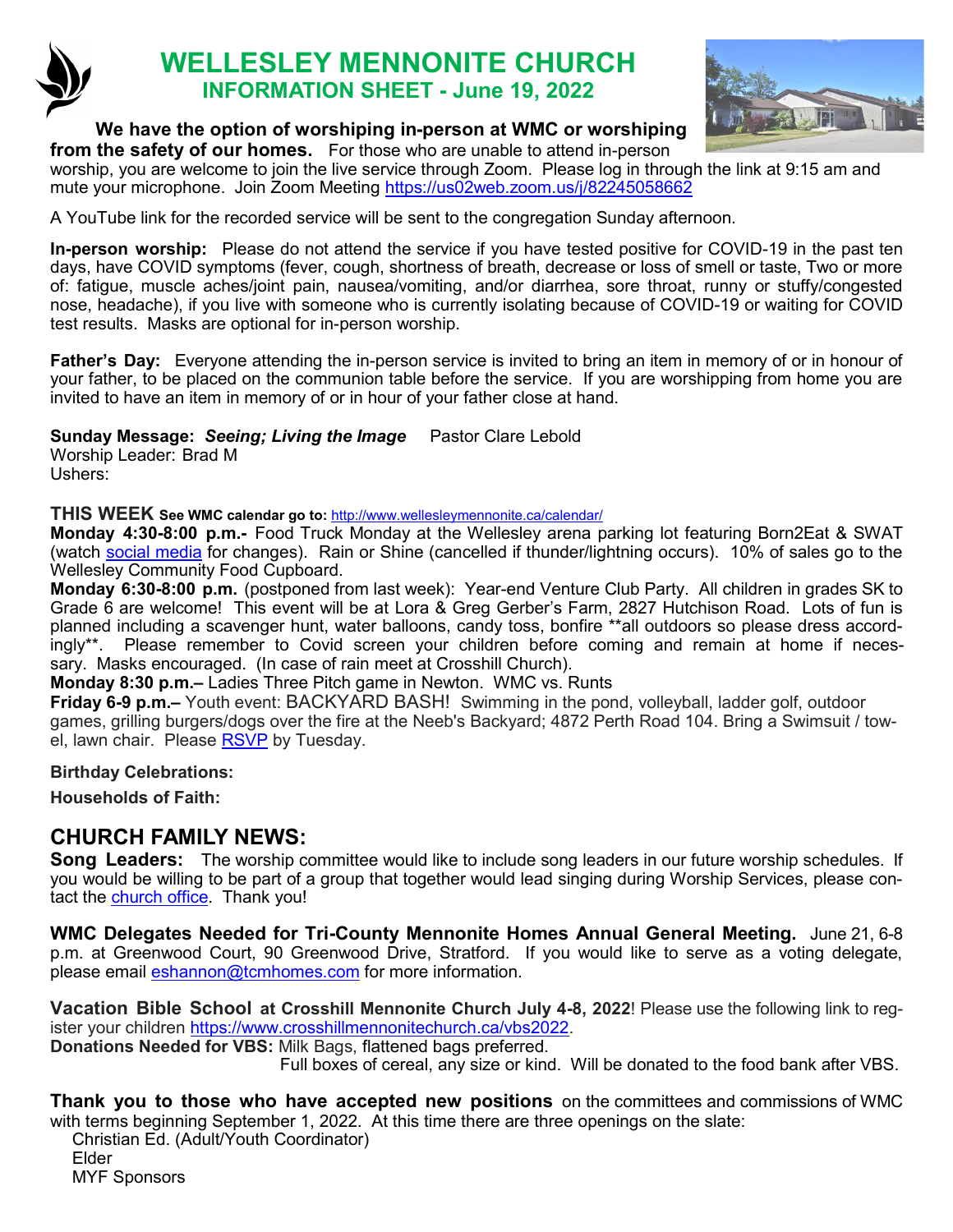We are asking for your prayerful consideration where you might use your gifts in these ministries of WMC.

## **THANK YOU:**

Thank you to everyone who supported *Team WMC* at the MennoHomes Out-Spok'[n XII for Affordable Hous](https://t.e2ma.net/click/r0dmhh/np2qvh/nt1ktt)[ing bike](https://t.e2ma.net/click/r0dmhh/np2qvh/nt1ktt)-a-thon! There is still time to show your support by donating here.

#### **Offering Report for June 12, 2022**

Total Offering (budget): \$3908.00

- + Regular Offering: \$2525.00
- + PAO Offering: \$1383.00

Wellesley Community Food Cupboard: \$200.00

## **CALL TO PRAYER**

We give thanks for your beautiful creation, the green of the trees, the bright colors of the flowers, the owl's greetings at night, and the birds early morning chirps.

We savor the coolness of the breeze, the warmth of the sun on our faces and the first jump into the lake.

We wait for the fireflies to light up the sky, and marvel at the stars above.

We give thanks for food shared with friends, the picnic tables full of snacks and sandwiches, the prayers sung before meals, the laughter shared between bites,

We give thanks for evening campfires, the dancing of light from the flames, for guitars, stories, songs, the ending of a fun day, the promise of a star-filled sky. Be with us, Lord, in these moments of joy and fellowship.

Open our hearts to see you in the faces of friends, in the beauty of the setting sun, in the shining sun of the morning and the start of a new day in your world. Amen

### **MCEC IN PRAYER**

Each week we pray for a faith community within the MCEC community of congregations. This week we pray for [Poole Mennonite Church.](https://poolechurch.ca/) Fred Redekop provides pastoral leadership to this congregation. Please pray for them as they plant seeds of love and nourish roots in Jesus Christ to grow and harvest the kingdom of God within their communities and neighbourhoods.

Please pray for Werner and Joanne De Jong who will be in Canada this summer. Because their visa extension in Ethiopia expires in June, they have returned to Canada to work on paperwork and attend the Mennonite Church Canada conference in Edmonton. They will return to Ethiopia around August 15. Pray that their time in Canada will be restful and fruitful.

## **BROADER AREA NEWS AND EVENTS**

**Living Below the Line-** June 18, 21, 23 and 25. In partnership with Watercourse Theatre and other community organizations, MCC supported the development of "Living Below The Line". In this community-led theatre production, many of our Circle of Friends and People's Action Group participants share their stories about struggle, perseverance and hope. You're invited to learn and support the community around poverty issues and injustice. Go to [http://](http://www.watercoursetheatre.com) [www.watercoursetheatre.com](http://www.watercoursetheatre.com) for times and locations.

[Township of Wellesley Backyard BBQ](http://url55.esolutionsgroup.ca/ls/click?upn=nK2lk7cYJjwdROV8yi2HC38ihq3-2FozReEtlJaMhbmXBs1G6hqZt6DYwsrnCbMy4BRyl7rQJjpnwh6034TgF9rF36HQPV02LSmNbU2Z-2BayD3sVDwRtq5zDCqdM4KrK9bxpi1q7b5AApWvB3eWJzhKgg-3D-3DMWst_U8-2FzRMA8pwK6BcKXi4HrKv5254suoco74kpMbpkEcRjyNxV) June 24 2022, 5:00 PM to 11:00 PM. After a couple years of putting the event on hold, we welcome you back together to celebrate our Township. Free Admission, non-perishable item donation to the Food Bank is appreciated. Live Music by Crackerjack Palace | Children's Activities | Touch-A-Truck | Fire Pits | Fireworks at Dusk. Food available for purchase from Food Trucks

**Come to Hidden Acres Mennonite Camp for our Family Camping Weekend** on July 1-3. Visit [www.hiddenacres.ca](http://www.hiddenacres.ca/) or contact the camp for more details (519-625-8602 - [info@hiddenacres.ca\)](mailto:info@hiddenacres.ca).

**Book Launch hosted by CommonWord:** *"On Holy Ground: Stories by and about Women in Ministry Leadership in the Mennonite Brethren Church."* Thursday, June 23, 7:30 PM CDT at Marpeck Commons. Hear four contributors share about their experience in pastoral ministry. Visit [commonword.ca/go/2986](http://commonword.ca/go/2986) for in-person and livestream event details and to order the book.

**Wellesley Pickleball -** All ages welcome! Wednesdays 7-9 pm, May through August @ Wellesley Arena. Contact Grace Neeb @ [farmerelmer@gmail.com](mailto:farmerelmer@gmail.com) for more information.

**MCC True North Learning Tour-** August 22-26, Timmins. MCC is hosting a Learning Tour to our Indigenous Neigh-